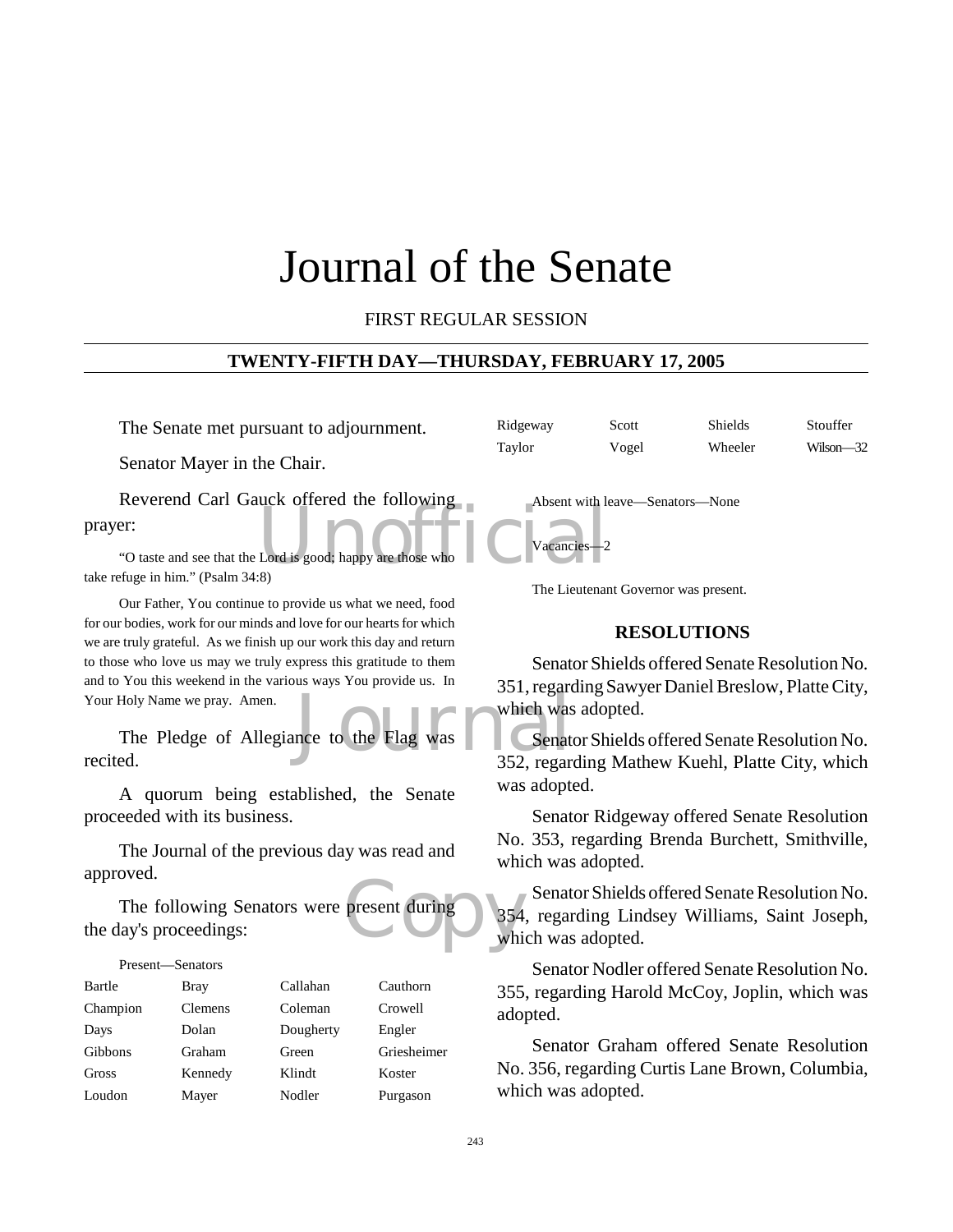Senator Klindt offered Senate Resolution No. 357, regarding the Seventieth Wedding Anniversary of Mr. and Mrs. O.C. Steele, Chillicothe, which was adopted.

Senator Klindt offered Senate Resolution No. 358, regarding the Fiftieth Wedding Anniversary of Mr. and Mrs. Bob Roberts, Rea, which was adopted.

Senator Klindt offered Senate Resolution No. 359, regarding the Fiftieth Wedding Anniversary of Mr. and Mrs. Melvin Sorenson, Bethany, which was adopted.

Senator Crowell offered Senate Resolution No. 360, regarding the Fiftieth Wedding Anniversary of Mr. and Mrs. Joe Telker, which was adopted.

Senator Crowell offered Senate Resolution<br>
No. 361, regarding the Fiftieth Wedding<br>
Anniversary of Mr. and Mrs. Eugene Kester, Missouri ample Senator Crowell offered Senate Resolution C No. 361, regarding the Fiftieth Wedding Jackson, which was adopted.

Senator Shields moved that **SR 332** be taken up for adoption, which motion prevailed.

On motion of Senator Shields, **SR 332** was adopted.

President Kinder assumed the Chair.

# **INTRODUCTION OF BILLS**

The following Bills and Joint Resolution were read the 1st time and ordered printed:

**SB 368**–By Dougherty, Bray, Days, Wilson, Coleman, Wheeler and Kennedy.

51, RSMo, and add<br>tion relating to con An Act to repeal section 208.151, RSMo, and to enact in lieu thereof one new section relating to Medicaid benefits.

**SB 369**–By Dougherty, Bray, Days, Wilson, Coleman, Wheeler and Kennedy.

An Act to repeal section 376.1209, RSMo, and to enact in lieu thereof one new section relating to insurance coverage for mastectomy.

**SB 370**–By Dougherty, Bray, Days, Coleman, Wheeler, Wilson and Kennedy.

An Act to repeal section 375.001, RSMo, and to enact in lieu thereof two new sections relating to prohibiting certain insurance companies from canceling or nonrenewing insurance policies for claim inquiries, with penalty provisions.

# **SB 371**–By Dolan and Bray.

An Act to repeal section 21.145, RSMo, and to enact in lieu thereof two new sections relating to members of the general assembly.

**SB 372**–By Engler, Taylor and Griesheimer.

An Act to repeal sections 300.330 and 307.180, RSMo, and to enact in lieu thereof six new sections relating to bicycle safety, with penalty provisions.

# **SB 373**–By Bartle.

An Act to repeal section 287.905, RSMo, and to enact in lieu thereof one new section relating to appointment of new directors to the board of the Missouri employers mutual insurance company.

# **SB 374**–By Loudon and Bray.

An Act to amend chapter 227, RSMo, by adding thereto one new section relating to the designation of a certain highway.

# **SB 375**–By Loudon.

ed the Chair.<br>J OF BILLS An Act to repeal section 104.1090, RSMo, and to enact in lieu thereof one new section relating to retirement benefits for state employees who are military veterans.

**SB 376**–By Loudon.

An Act to amend chapter 210, RSMo, by adding thereto one new section relating to private contractor liability.

# **SB 377**–By Loudon and Gibbons.

An Act to repeal section 340.216, RSMo, and to enact in lieu thereof one new section relating to the practice of veterinary medicine.

## **SB 378**–By Coleman.

An Act to repeal section 301.301, RSMo, and to enact in lieu thereof two new sections relating to stolen license plate tabs.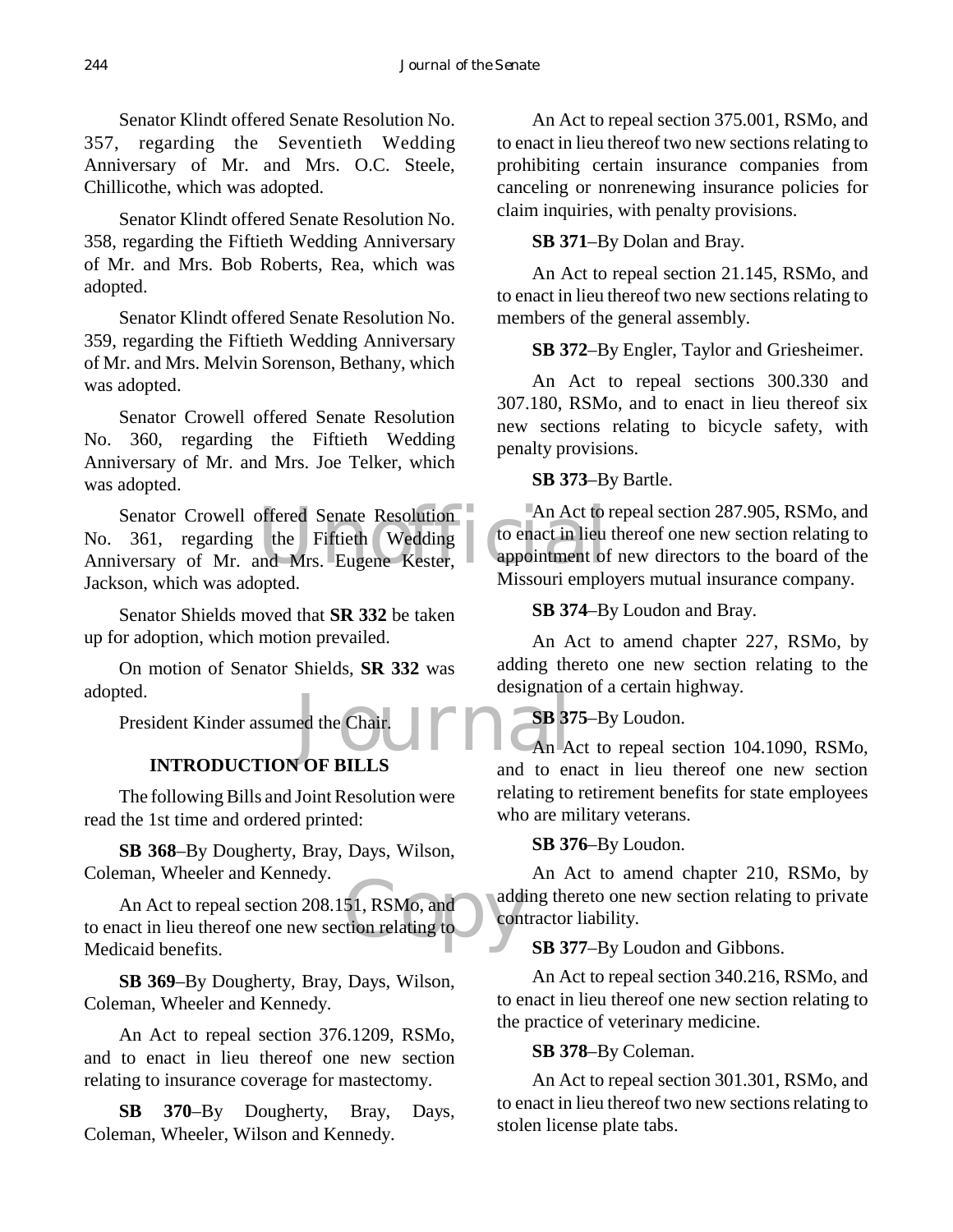**SB 379**–By Coleman, Wheeler, Days, Graham, Bray and Wilson.

An Act to amend chapter 191, RSMo, by adding thereto two new sections relating to the compassionate assistance for rape emergencies act, with penalty provisions.

**SJR 18**–By Bartle, Shields and Nodler.

Joint Resolution submitting to the qualified voters of Missouri, an amendment to article IX of the Constitution of Missouri, and adopting one new section relating to the power to determine public school funding.

#### **MESSAGES FROM THE GOVERNOR**

the Governor, reading of which was waived:<br>
OFFICE OF THE GOVERNOR<br>
State of Missouri The following messages were received from

OFFICE OF THE GOVERNOR State of Missouri -Jefferson City 65101 February 16, 2005

TO THE SENATE OF THE 93rd GENERAL ASSEMBLY OF THE STATE OF MISSOURI:

I have the honor to transmit to you herewith for your advice and consent the following appointment:

I ne T<br>
y Drive, Saint Peters, Saint<br>
e Director of the Department<br>
erm ending at the pleasure of Julia M. Eckstein, 1311 Colby Drive, Saint Peters, Saint Charles County, Missouri 63376, as the Director of the Department of Health and Senior Services, for a term ending at the pleasure of the Governor, and until her successor is duly appointed and qualified; vice, Richard C. Dunn.

> Respectfully submitted, MATT BLUNT Governor

Also,

OFFICE OF THE GOVERNOR State of Missouri Jefferson City 65101

February 16, 2005

TO THE SENATE OF THE 93rd GENERAL ASSEMBLY OF THE STATE OF MISSOURI:

I have the honor to transmit to you herewith for your advice and consent the following appointment:

William G. Gillespie, Independent, 7328 Ravinia Drive, Saint Louis, Saint Louis County, Missouri 63121, as a member of the Harris-Stowe State College Board of Regents, for a term ending

July 28, 2010, and until his successor is duly appointed and qualified; vice, William G. Gillespie, withdrawn.

#### Respectfully submitted,

MATT BLUNT

Governor

Also,

#### OFFICE OF THE GOVERNOR State of Missouri Jefferson City 65101 February 17, 2005

TO THE SENATE OF THE 93rd GENERAL ASSEMBLY OF THE STATE OF MISSOURI:

The following addendum should be made to the appointment of William J. Luetkenhaus to the Missouri Housing Development Commission submitted on February 16, 2005. Line 1 should be amended as follows:

"William J. Luetkenhaus, Democrat, 742 Hancock Road, Wentzville, Saint Charles"

> Respectfully submitted, MATT BLUNT Governor

President Pro Tem Gibbons referred the above appointments and addendum to the Committee on Gubernatorial Appointments.

### **MESSAGES FROM THE HOUSE**

The following messages were received from the House of Representatives through its Chief Clerk:

Mr. President: I am instructed by the House of Representatives to inform the Senate that the House has taken up and passed **HCS** for **HB 393**, entitled:

**PRODE** 510 An Act to repeal sections 355.176, 408.040, 490.715, 508.010, 508.040, 508.070, 508.120, 510.263, 510.340, 514.060, 516.105, 537.035, 537.067, 537.090, 538.205, 538.210, 538.220, 538.225, 538.230, and 538.300, RSMo, and to enact in lieu thereof twenty-three new sections relating to claims for damages and the payment thereof.

> In which the concurrence of the Senate is respectfully requested.

Read 1st time.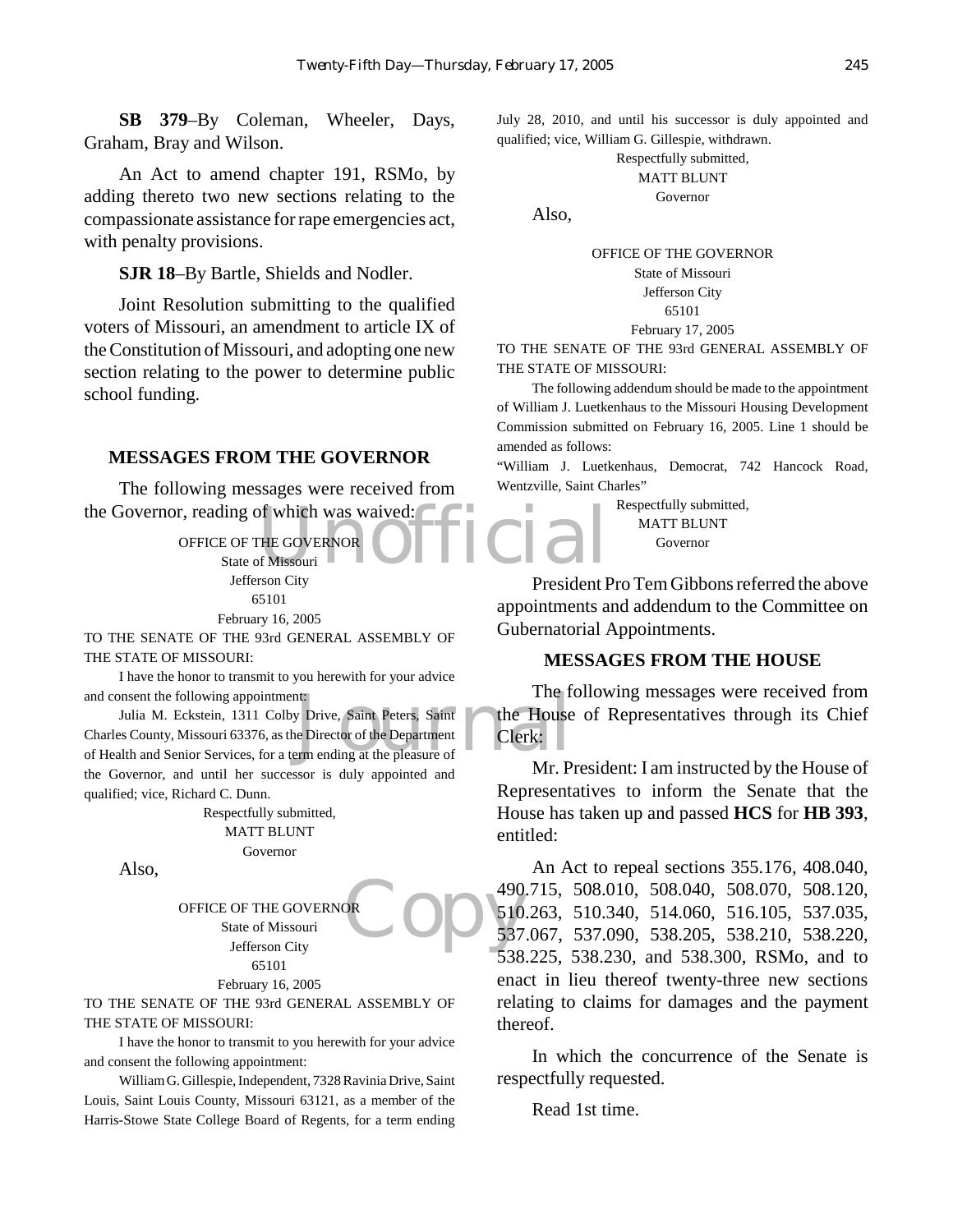Also,

Mr. President: I am instructed by the House of Representatives to inform the Senate that the House has taken up and passed **HCS** for **HB 441**, entitled:

An Act to repeal sections 195.017 and 195.417, RSMo, and to enact in lieu thereof two new sections relating to the scheduling and sale of certain controlled substances, with penalty provisions and an emergency clause.

Emergency clause adopted.

In which the concurrence of the Senate is respectfully requested.

Read 1st time.

# **REFERRALS**

Christel F<br>Gibbons referred SCR 4 to<br>S. Joint Rules, Resolutions Therapists; President Pro Tem Gibbons referred **SCR 4** to the Committee on Rules, Joint Rules, Resolutions and Ethics.

# **REPORTS OF STANDING COMMITTEES**

Senator Gibbons, Chairman of the Committee on Gubernatorial Appointments, submitted the following reports:

Following reports:<br>
Mr. President: Your Committee on Board of C<br>
Gubernatorial Appointments, to which were Also Mr. President: Your Committee on referred the following appointments and reappointments, begs leave to report that it has considered the same and recommends that the Senate do give its advice and consent to the following:

Linda A. Englemann and Linda R. Curbow, as mothers of the Missouri Board of Examiners for grand members of the Missouri Board of Examiners for Hearing Instrument Specialists;

Also,

Michelle T. Esswein, as a member of the Missouri Women's Council;

Also,

Charity F. Shelton, as a member of the Missouri Head Injury Advisory Council;

Also,

Richard P. Phillips, as a member of the Central Missouri State University Board of Governors;

Also,

Kathryn J. Swan, as a member of the Coordinating Board for Higher Education;

Also,

Arlene V. McClendon, as a member of the State Board of Barber Examiners;

Also,

Carol Ann Freeman, as a member of the Advisory Committee for 911 Service Oversight;

Also,

Christel H. Johnson, as a member of the Advisory Council for Professional Physical Therapists;

Also,

James M. Harig, as a member of the Amusement Ride Safety Board;

Also,

Cynthia Webb Bald, as a member of the State Board of Cosmetology;

Also,

Teri A. Murray, R.N., Ph.D., as a member of the Missouri State Board of Nursing.

Senator Gibbons requested unanimous consent of the Senate to vote on the above reports in one motion. There being no objection, the request was granted.

Senator Gibbons moved that the committee reports be adopted, and the Senate do give its advice and consent to the above appointments and reappointments, which motion prevailed.

Senator Shields, Chairman of the Committee on Rules, Joint Rules, Resolutions and Ethics, submitted the following reports:

Mr. President: Your Committee on Rules,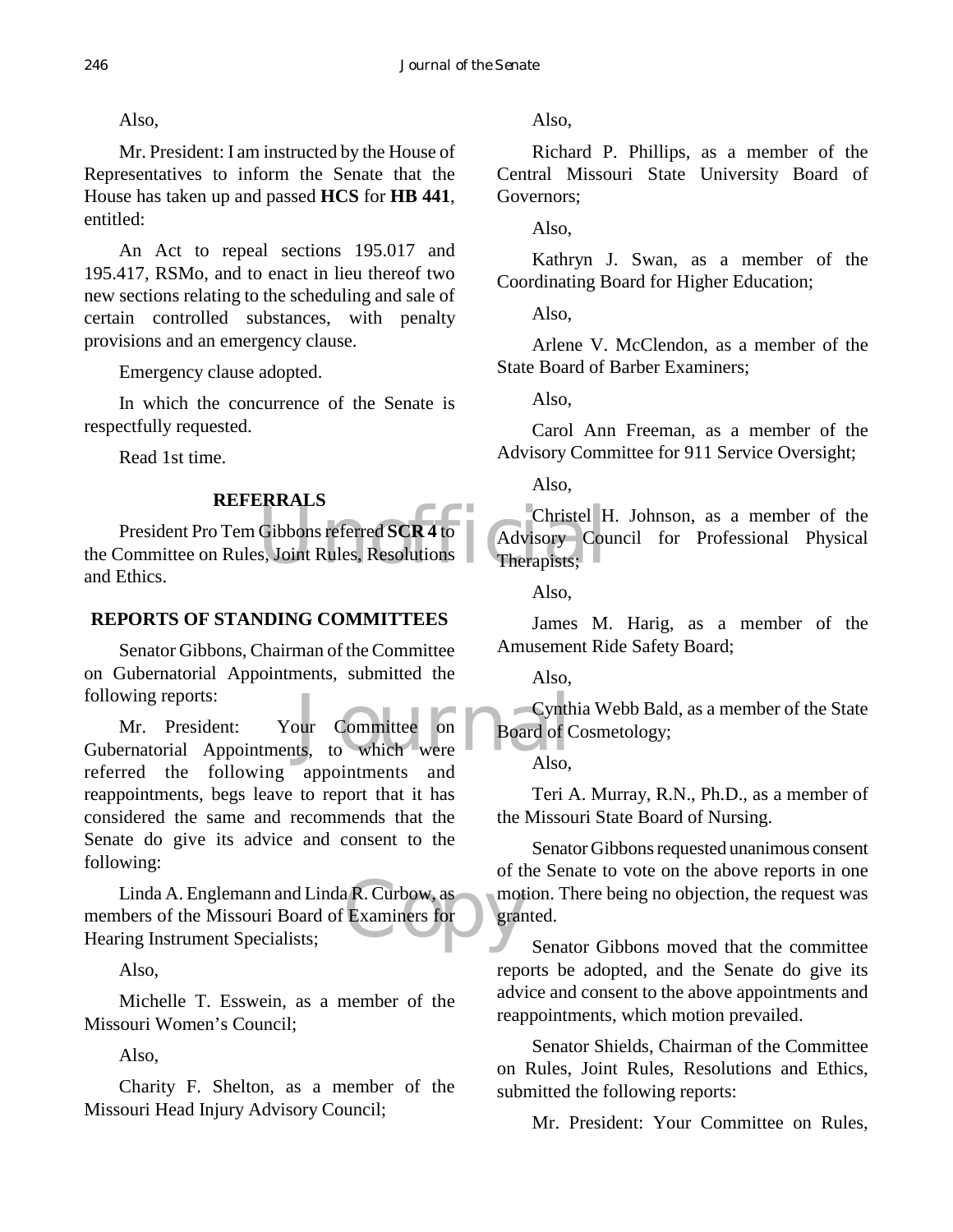Joint Rules, Resolutions and Ethics, after examination of **SB 122**, with **SCS**, respectfully requests that it be removed from the Senate Consent Calendar in accordance with the provisions of Senate Rule 45.

Also,

Mr. President: Your Committee on Rules, Joint Rules, Resolutions and Ethics, after examination of **SJR 8**, respectfully requests that it be removed from the Senate Consent Calendar in accordance with the provisions of Senate Rule 45.

Also,

Consent Calendar in accordance with the Was taken<br>provisions of Senate Rule 45.<br>Also, Mr. President: Your Committee on Rules, Joint Rules, Resolutions and Ethics, after examination of **SB 13**, with **SCS**, respectfully requests that it be removed from the Senate provisions of Senate Rule 45.

Also,

Mr. President: Your Committee on Rules, Joint Rules, Resolutions and Ethics, after examination of **SB 148**, respectfully requests that it be removed from the Senate Consent Calendar in accordance with the provisions of Senate Rule 45.

Also,

rdance with the provisions of Senate Rule 45.<br>Also, An A<br>Mr. President: Your Committee on Rules, 260.276, Joint Rules, Resolutions and Ethics, after examination of **SB 206**, respectfully requests that it be removed from the Senate Consent Calendar in accordance with the provisions of Senate Rule 45.

Also,

ttee on Rules,<br>s, to which was<br>et to report that Mr. President: Your Committee on Rules, Joint Rules, Resolutions and Ethics, to which was referred **SCS** for **SB 270**, begs leave to report that it has examined the same and finds that the bill has been truly perfected and that the printed copies furnished the Senators are correct.

### **REFERRALS**

President Pro Tem Gibbons referred **SCS** for **SB 270** to the Committee on Governmental Accountability and Fiscal Oversight.

## **SENATE BILLS FOR PERFECTION**

Senator Cauthorn moved that **SB 225**, with **SCS**, be taken up for perfection, which motion prevailed.

**SCS** for **SB 225**, entitled:

# SENATE COMMITTEE SUBSTITUTE FOR SENATE BILL NO. 225

An Act to repeal sections 260.262, 260.274, 260.342, 260.375, 260.380, 260.391, 260.420, 260.446, 260.475, 260.479, 260.480, 260.481, 260.546, and 260.569, RSMo, and to enact in lieu thereof ten new sections relating to hazardous waste.

Was taken up.

Senator Cauthorn moved that **SCS** for **SB 225** be adopted.

Senator Cauthorn offered **SS** for **SCS** for **SB 225**, entitled:

# SENATE SUBSTITUTE FOR SENATE COMMITTEE SUBSTITUTE FOR SENATE BILL NO. 225

An Act to repeal sections 260.200, 260.262, 260.270, 260.272, 260.273, 260.274, 260.275, 260.276, 260.278, 260.342, 260.375, 260.380, 260.391, 260.420, 260.446, 260.475, 260.479, 260.480, 260.481, 260.546, and 260.569, RSMo, and to enact in lieu thereof eighteen new sections relating to hazardous waste, with penalty provisions.

**Senator Cauthorn moved that SS for SCS** for **SB 225** be adopted.

Senator Mayer assumed the Chair.

Senator Vogel offered **SA 1**, which was read:

#### SENATE AMENDMENT NO. 1

Amend Senate Substitute for Senate Committee Substitute for Senate Bill No. 225, Pages 37 and 38, Section 260.389, Line 29 of page 37 through lines 14 of page 38, by deleting all of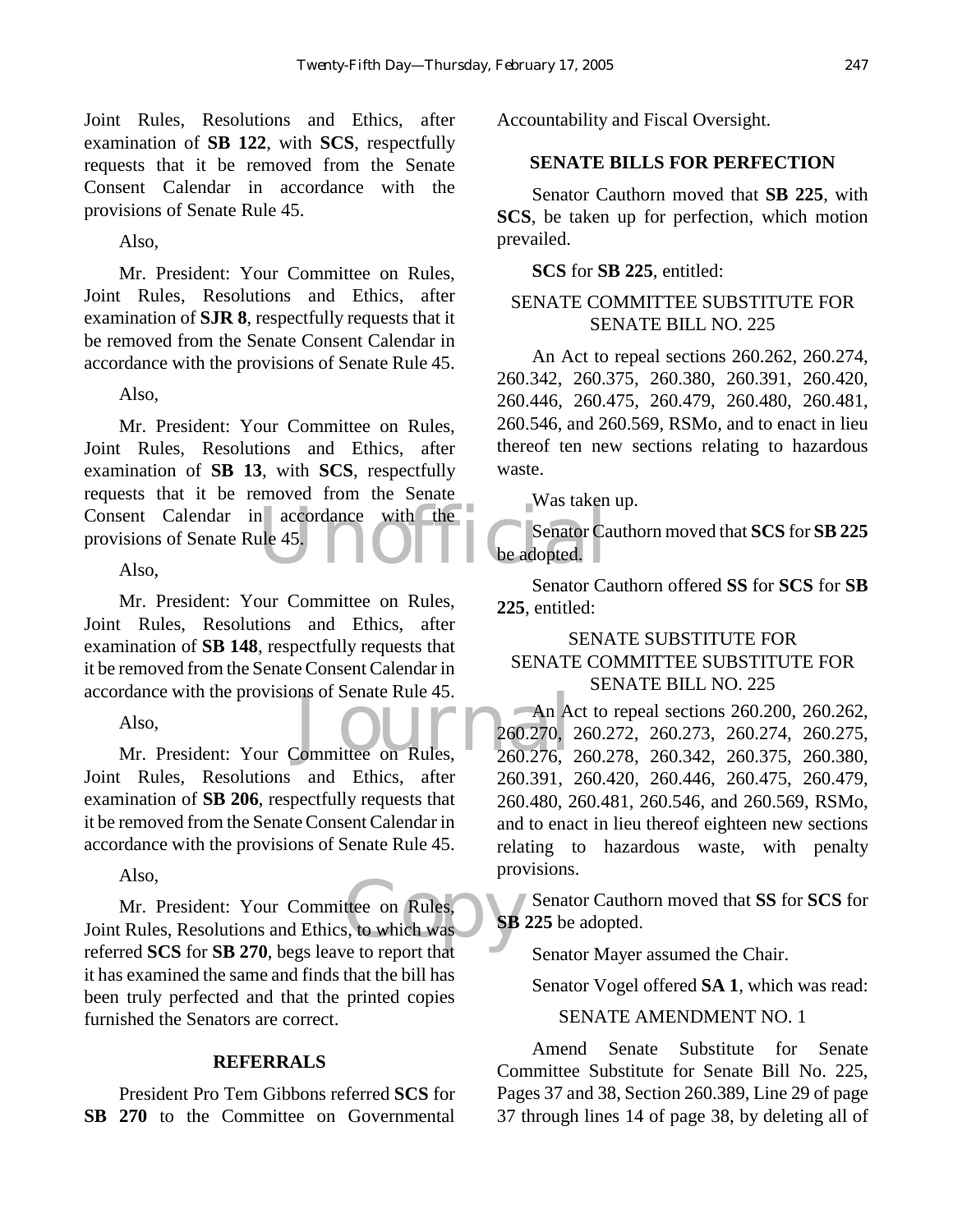#### said section; and

Further amend the title and enacting clause accordingly.

Senator Vogel moved that the above amendment be adopted.

At the request of Senator Cauthorn, **SB 225**, with **SCS**, **SS** for **SCS** and **SA 1** (pending), was placed on the Informal Calendar.

#### **RESOLUTIONS**

Senator Graham offered the following resolution, which was adopted:

#### SENATE RESOLUTION NO. 362

Senator Branch communities and neighborhoods through the excellence of<br>their endeavors in the field of public safety; and<br>WHEREAS, Curtis Lane Brown has attained considerable<br>364. regarding WHEREAS, the members of the Missouri Senate hold in high esteem those Show-Me State residents who have devoted their time, energy, knowledge, and skills to improving the quality of life in their endeavors in the field of public safety; and

WHEREAS, Curtis Lane Brown has attained considerable distinction as a police officer who has served the citizens of Columbia, Missouri, since July 17, 2000, with courage and valor; and

spected of critically injuring on Comm<br>
v during a routine traffic stop;<br>
ries, officer Curtis Brown WHEREAS, officer Curtis Brown was injured in the line of duty on January 11, 2005, when he was shot by the fleeing subject of an extensive manhunt who was suspected of critically injuring another police officer the previous day during a routine traffic stop; and

WHEREAS, despite his injuries, officer Curtis Brown subsequently joined a blood drive on January 17, 2005, to assist his wounded colleague, Molly Bowden; and

ant with the United<br>9 to 1994 and as a<br>ment of Corrections WHEREAS, holder of an Associate's degree from ITT Technical Institute, officer Curtis Brown brings to his professional labors with the Columbia Police Department a wealth of knowledge and experience which he garnered as a Sergeant with the United States Army during a tour of duty from 1989 to 1994 and as a Corrections Officer with the Missouri Department of Corrections from 1997 to 2000; and

WHEREAS, officer Curtis Brown is a member of the Columbia Black Officers Association who received a Notice of Favorable Occurrence from the Columbia Police Department commending his role in the apprehension of an armed robber and a letter of thanks from the Chief Executive Officer at Mid-Mo Mental Health Center for his help in calming a dangerous patient; and

WHEREAS, officer Curtis Brown is the son of the late Robert C. White and the late Ann E. Brown and the youngest of ten

siblings who include brothers Terry, William, Cale, Delton, and Donald and sisters Valerie, Dana, Juanita, and Katherine:

NOW, THEREFORE, BE IT RESOLVED that we, the members of the Missouri Senate, Ninety-third General Assembly, join unanimously to applaud the courage, training, professionalism, and community spirit evinced in the life and work of police officer Curtis Brown and to convey to him this legislative body's most heartfelt commendation of his selfless actions in the apprehension of the suspect in the shooting of a fellow police officer and our sincerest best wishes for a speedy and complete recovery from his injuries; and

BE IT FURTHER RESOLVED that the Secretary of the Senate be instructed to prepare a properly inscribed copy of this resolution in honor of Curtis Lance Brown of Columbia, Missouri.

President Pro Tem Gibbons assumed the Chair.

Senator Kennedy offered Senate Resolution No. 363, regarding Daniel L. Parker, Saint Louis, which was adopted.

Senator Bartle offered Senate Resolution No. 364, regarding Kyle Anthony Stamper, Grain Valley, which was adopted.

#### **REPORTS OF STANDING COMMITTEES**

Senator Klindt, Chairman of the Committee on Commerce, Energy and the Environment, submitted the following report:

Mr. President: Your Committee on Commerce, Energy and the Environment, to which was referred **SB 179**, begs leave to report that it has considered the same and recommends that the Senate Committee Substitute, hereto attached, do pass.

Senator Vogel, Chairman of the Committee on Ways and Means, submitted the following report:

Mr. President: Your Committee on Ways and Means, to which was referred **SB 138**, begs leave to report that it has considered the same and recommends that the Senate Committee Substitute, hereto attached, do pass.

Senator Griesheimer, Chairman of the Committee on Economic Development, Tourism and Local Government, submitted the following report: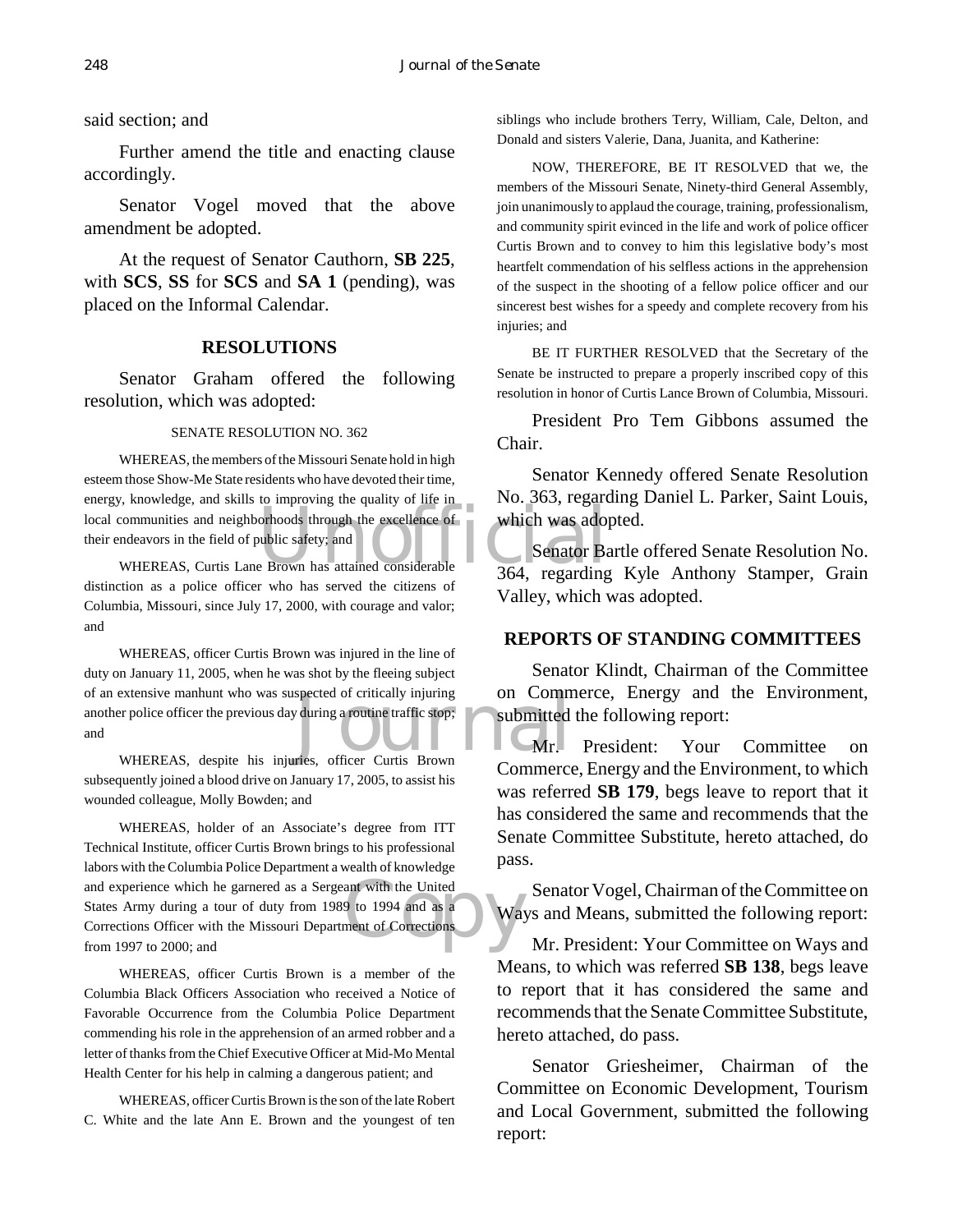Mr. President: Your Committee on Economic Development, Tourism and Local Government, to which was referred **SB 29**, begs leave to report that it has considered the same and recommends that the Senate Committee Substitute, hereto attached, do pass.

Senator Bartle, Chairman of the Committee on the Judiciary and Civil and Criminal Jurisprudence, submitted the following report:

Mr. President: Your Committee on the Judiciary and Civil and Criminal Jurisprudence, to which was referred **SB 32**, begs leave to report that it has considered the same and recommends that the Senate Committee Substitute, hereto attached, do pass.

SB 358—H<br>
urces, submitted the following report:<br>
Mr. President: Your Committee on SB 359—1 Senator Clemens, Chairman of the Committee on Agriculture, Conservation, Parks and Natural Resources, submitted the following report:

Agriculture, Conservation, Parks and Natural Resources, to which was referred **SB 147**, begs leave to report that it has considered the same and recommends that the Senate Committee Substitute, hereto attached, do pass.

Senator Mayer assumed the Chair.

# Trest **SECOND READING OF SENATE BILLS**

The following Bills were read the 2nd time and referred to the Committees indicated:

**SB 344**—Judiciary and Civil and Criminal Jurisprudence.

SB 345—Small Business, Insurance and Purst<br>
SB 346—Agriculture, Conservation, Parks **SB 345**—Small Business, Insurance and Industrial Relations.

and Natural Resources.

**SB 347**—Aging, Families, Mental and Public Health.

**SB 348**—Financial and Governmental Organizations and Elections.

**SB 349**—Small Business, Insurance and Industrial Relations.

**SB 350**—Judiciary and Civil and Criminal Jurisprudence.

**SB 351**—Judiciary and Civil and Criminal Jurisprudence.

**SB 352**—Ways and Means.

**SB 353**—Aging, Families, Mental and Public Health.

**SB 354**—Transportation.

**SB 355**—Financial and Governmental Organizations and Elections.

**SB 356**—Judiciary and Civil and Criminal Jurisprudence.

**SB 357**—Pensions, Veterans' Affairs and General Laws.

**SB 358**—Financial and Governmental Organizations and Elections.

**SB 359**—Aging, Families, Mental and Public Health.

**SB 360**—Ways and Means.

#### **COMMUNICATIONS**

President Pro Tem Gibbons submitted the following:

February 17, 2005

Mrs. Terry Spieler Secretary of the Missouri Senate

State Capitol, Room 325

Jefferson City, MO 65101

**RE: Appointment to the Tourism Commission**

Dear Terry:

Pursuant to Section 620.455 of the Revised Statutes of Missouri (RSMo 2002), I am appointing the following senators to the Tourism Commission:

Senator Chuck Gross

Senator Maida Coleman

If you have any questions, please feel free to contact me at your earliest convenience.

> Yours truly, /s/ Michael R. Gibbons MICHAEL R. GIBBONS President Pro Tem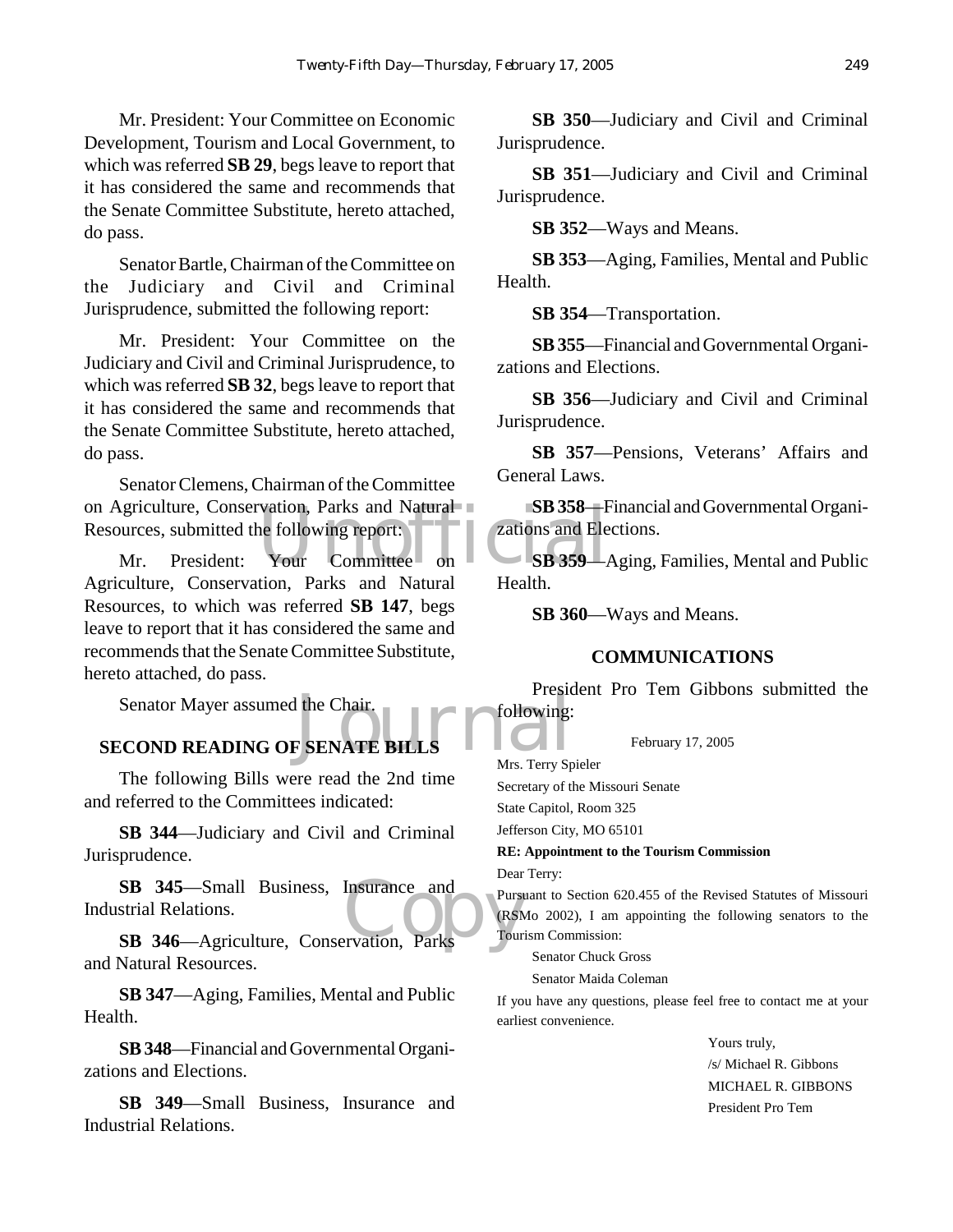# **INTRODUCTIONS OF GUESTS**

Senator Mayer introduced to the Senate, Bud Hunt, Kennett.

Senator Cauthorn introduced to the Senate, Jeff Hedberg, Centralia; and Linda Geist and Heather Hogg, Monroe City.

Senator Engler introduced to the Senate,

Susan Morton, Farmington.

Senator Callahan introduced to the Senate, the Physician of the Day, Dr. Fred Hahn, M.D., Independence.

On motion of Senator Shields, the Senate adjourned until 4:00 p.m., Monday, February 21, 2005.

# SENATE CALENDAR  $\overline{\phantom{a}}$

# TWENTY-SIXTH DAY–MONDAY, FEBRUARY 21, 2005  $\overline{\phantom{a}}$

SECOND READING OF SENATE BI FORMAL CALENDAR SECOND READING OF SENATE BILLS

SB 361-Stouffer SB 362-Stouffer SB 363-Kennedy, et al SB 364-Purgason SB 365-Mayer, et al SB 366-Wheeler SB 367-Cauthorn SB 368-Dougherty, et al SB 369-Dougherty, et al SB 370-Dougherty, et al SB 375-Loudon<br>
SB 376-Loudon<br>
SB 377-Loudon SB 371-Dolan and Bray SB 372-Engler, et al SB 373-Bartle SB 374-Loudon and Bray SB 376-Loudon SB 377-Loudon and Gibbons SB 378-Coleman SB 379-Coleman, et al SJR 18-Bartle, et al

USE BILLS ON SECON HOUSE BILLS ON SECOND READING HCS for HB 393 HCS for HB 441

## THIRD READING OF SENATE BILLS

SCS for SB 270-Scott, et al (In Fiscal Oversight)